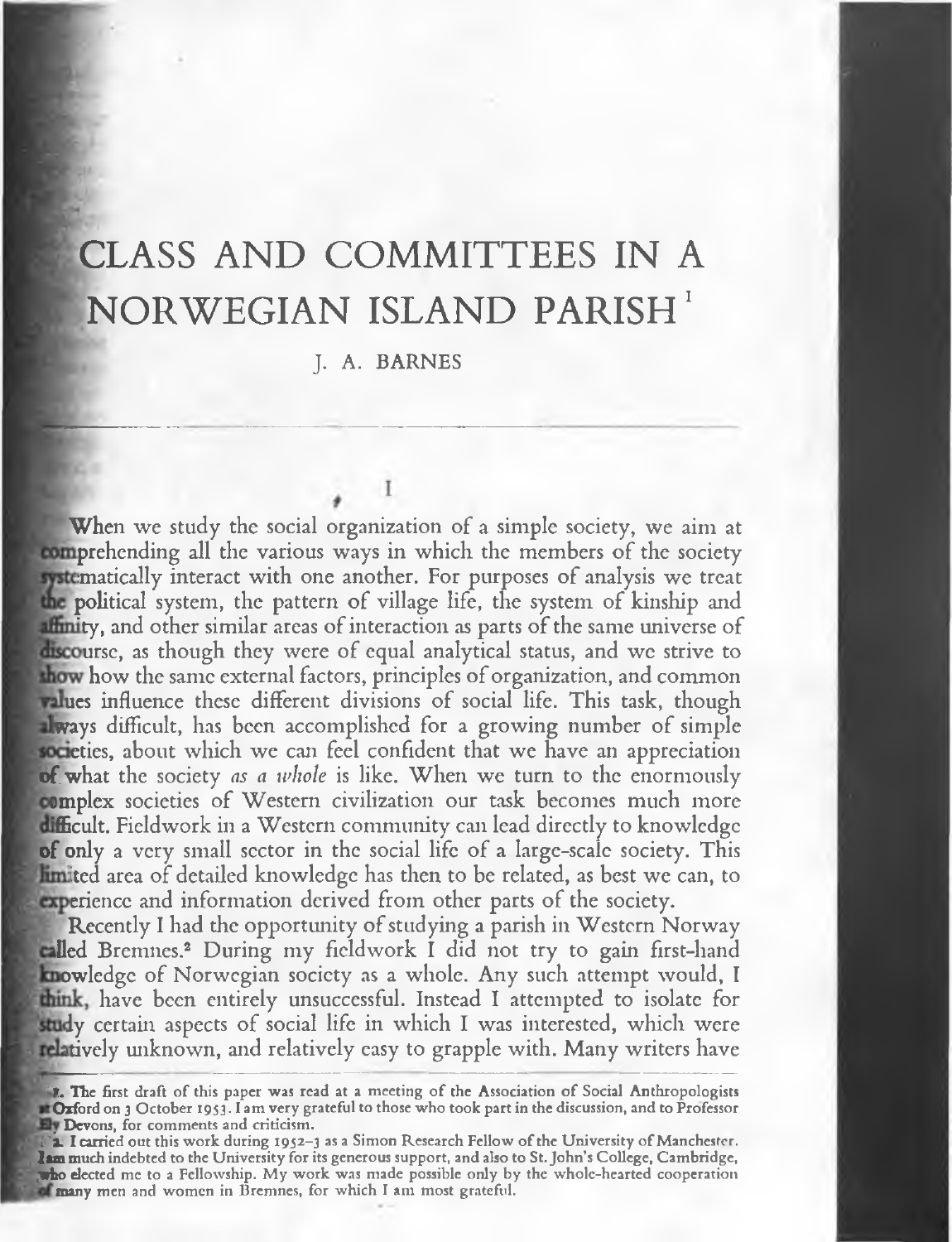discussed the political history of Norway, the development of its economic institutions, the personality of its inhabitants, their forms of religious belief, and similar topics. Some sociological fieldwork has been carried out in the country, but as yet very little is known about the operation of the social class system in a land which prides itself on its affirmation of social equality. Therefore I decided to concentrate my attention on those kinds of face-toface relationships through which a class system, if there were one, might operate. I was also interested in the way in which collective action is organized in a society of this kind, and was therefore led to consider the working of committees. I chose to study an island parish partly dependent on industry since I believed that there the field data I sought would be easier both to obtain and to understand than in a town.

Bremnes has a domiciled population of some 4,600. Of every ten men over fifteen years old, three are engaged mainly in fishing, two in agriculture, another two in industry, and one is a merchant seaman. These occupations account for 84 per cent of the adult male population. Another 6 per cent are gainfully employed in other occupations, and the final 10 per cent are retired. The majority of adult women are housewives. These percentages indicate only the principal occupation, for many men divide their time between different ways of earning a living. All farms are small, very few employ paid labour, and few households can live off their land alone. Therefore most peasants spend at least the time from Christmas to Easter fishing for herring, while others work in the local marine-engine factory. A few men are almost full-time administrators, but the bulk of the work of local government is carried out by part-time officials such as the mayor, the parish treasurer, the tax assessors and collectors, and the chairmen of the various standing committees, most of whom have small-holdings as well as their public work to attend to.

Bremnes is part of Norway, and its inhabitants share much of their culture with their fellow countrymen, as well as belonging with them to a single economic, social, and administrative system. Here it is sufficient to mention that Norway is a democratic monarchy with high taxation and comparatively little extremes of poverty and wealth. Over 95 per cent of Norwegians belong to the Lutheran State church. There is no tradition of <sup>j</sup> feudalism, there are no hereditary titles outside the royal family, and virtually all children attend the official elementary schools. An idea strongly stressed in Norwegian thought is that no man should have more privileges than his fellows.

Each person in Bremnes belongs to many social groups. In particular he is a member of a household, of a hamlet, of a ward, and he is a member of the parish of Bremnes. At different times and different places membership of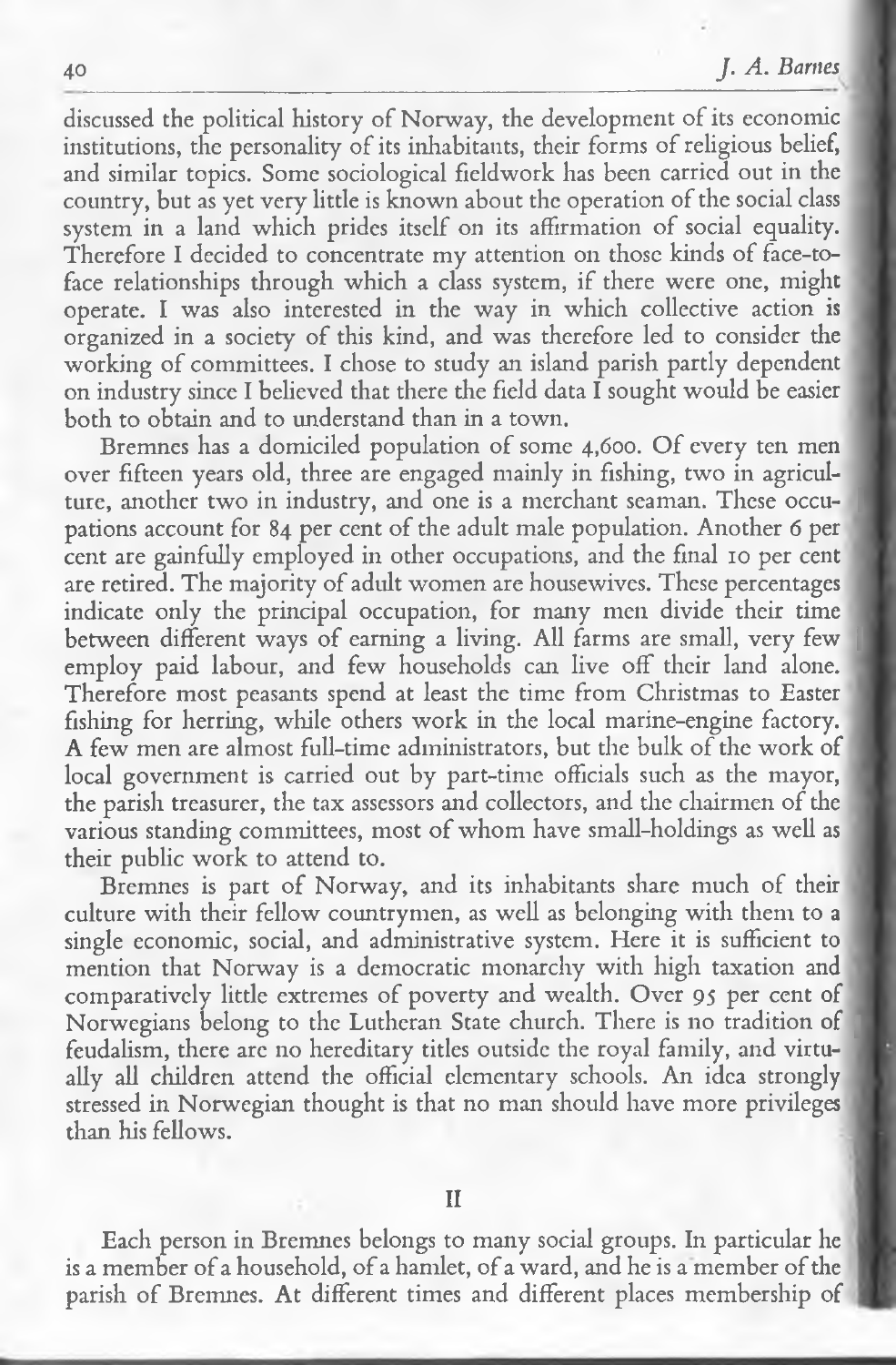one or other of these groups is definitive for what he does. He goes to the prayer-house with his household, sits at weddings with other members of his hamlet, and pays tax according to his parish. There are other series of groups which to some extent cut across these territorially-based ones, although they may themselves be based on territory. Thus for example a man may belong to a hamlet missionary working-party, or to a bull-owning cooperative based on a ward. In formal terms these various groups fit one inside the other, each in its own series. Thus there are three territoriallydefined fishermen's associations in the parish. All three belong to the provincial fishermen's association, and this in its turn forms part of the national association. There may be conflicts because of the duties and rights a person has in the various groups in any one series, and there may be conflicts because of his interests in different series. This is true of all societies.

The territorial arrangement of the Bremnes population is fairly stable. The same fields are cultivated year after year, and new land comes into cultivation only slowly. Houses can be moved from site to site, but this is expensive. Land can be bought and sold, but there are several factors tending to discourage frequent sales of land. Thus for the most part the same people go on living in the same houses and cultivating the same land from year to year. This provides, as it were, a stable environment in which social relations are maintained through the decades, and a frame of reference by which individuals can relate themselves to other people. This territorially-based arrangement of persons is, however, only a part of the social system of Bremnes, for men utilize the sea as well as the land. Herring are not cultivated, they are hunted. They are taken from the sea, where there are no territorially defined rights in property. They are caught by men organized in groups of from five to twenty, whose composition varies from year to year much more than do the household groups who work together on the same holding. The fishing vessel, the temporary home of the fishermen, wears out more quickly than a house or a plot of land, and it can be bought and sold comparatively easily. Even more important, there are no women on board. Wives and children remain behind and stay in one place while the men move from one fishing ground to another, and from one crew to another. Here then we have two distinct kinds of social field, a fluid and a stationary, and we shall presently discuss a third field linking these two. The fluid field is the field of industrial activity, in which men earn money by catching fish; the stable field is the field of domestic, agricultural, and administrative activity ashore, where they, or their wives, spend the money.

The Norwegian fishing industry is efficient; technological change is going on continually, and vessels make use of modern equipment like radio telephones, echo-sounding gear, nylon ropes, radar and asdics. It is a highly competitive industry, each vessel striving against all other vessels. Loyalties to kinsmen, neighbours and friends continue to operate, but only to a limited extent. In their own words, "Herring fishing is war." Any man can try to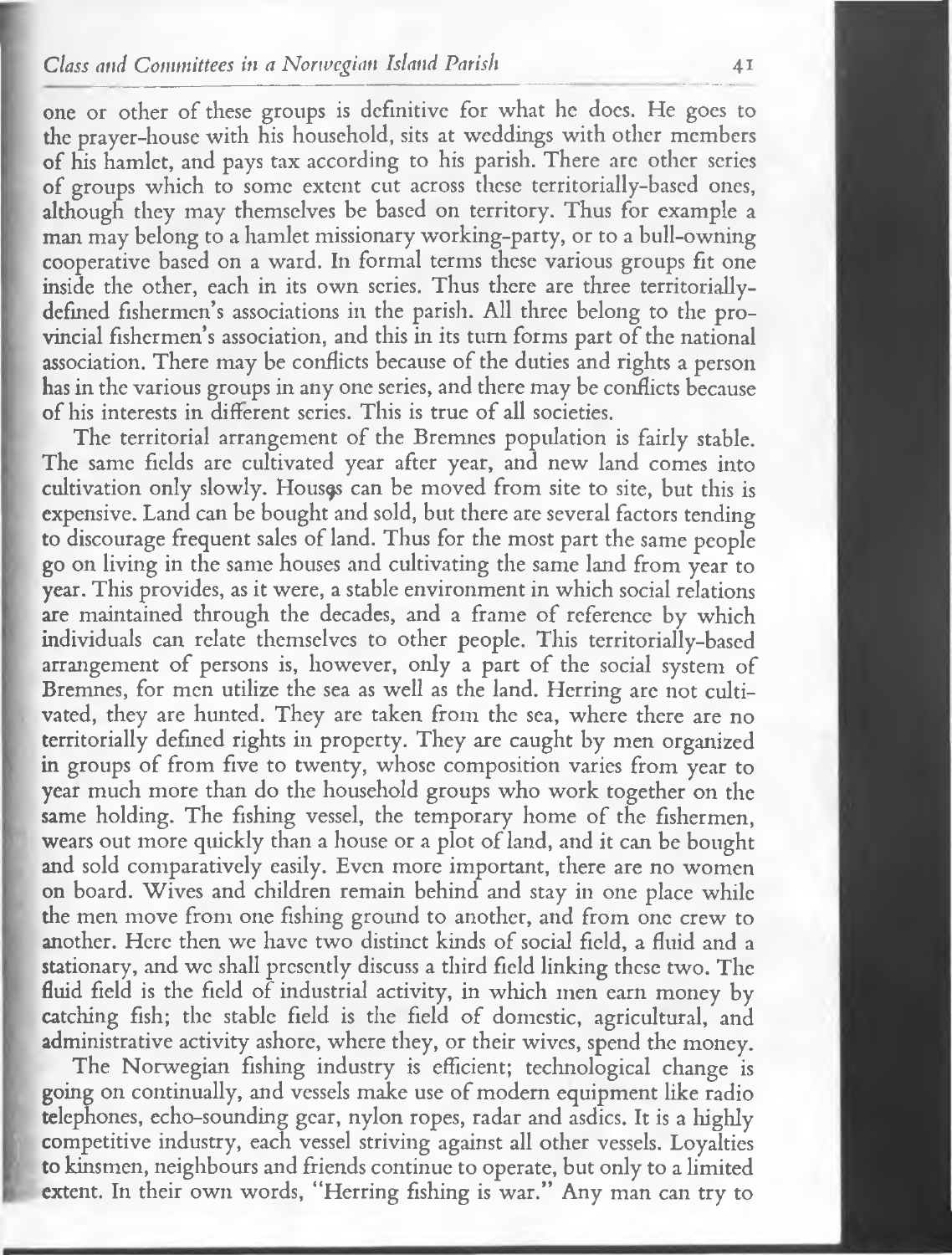get himself included in a crew and each owner seeks to engage the crew that will catch most fish. During the herring season, men from Bremnes sail in vessels belonging to other parishes, and vessels registered in Bremnes sometimes have on board fishermen from as much as six hundred miles away. In effect, there is something like a free labour market. Men apply for a place in a particular vessel because of contacts they have made, friends or relatives who have already served on board, or the success of the vessel in previous seasons.

An industry of this kind could scarcely operate were the pattern of social relations as fixed and stable as it is in the round of social and economic activities ashore. The greater portion of the herring catch is exported and in order to sell on the world market at a profit the size of the fishing fleet and the amount of capital invested in it have to respond to economic pressures which vary in intensity and point of application. There is a huge marketing organization and various reserve funds which even out part of the differences in earnings between one vessel and another and from year to year. Even so, the amounts earned by the fleet as a whole vary considerably over the seasons, and in any year some crews do very well while others barely earn any money at all. Most of the tasks in fishing can be carried out by any able-bodied man brought up by the sea, so that men can move fairly easily from fishing into other occupations and back again. From the point of view of the individual fisherman, therefore, the herring-fishing industry is intersected by a social field through which he can move fairly freely along lines of friendship and local knowledge, seeking in the main the achievement of economic goals. Every man is in touch, or can put himself in touch, with a large number of other men, differentiated into shipowners, skippers, net bosses, cooks and others, and into good and bad, and to whom he is linked in a variety of ways. The herring-fishing industry also generates its own social field which is influenced by ecological factors, such as the disappearance of the fish, by economic factors affecting alternative opportunities for employment and investment, and by many others. It is a social field only partly made up of an arrangement of lasting social groups.

Thus in terms of this analysis we can isolate three regions or fields in the social system of Bremnes. Firstly there is the territorially-based social field, with a large number of enduring administrative units, arranged hierarchially, one within another. The administration of the parish is carried on through this system, and the same boundaries are used by the voluntary associations. By reason of their physical proximity the smaller territorial units, the hamlets and wards, provide the basis for enduring social relations between neighbours, which find expression in various activities connected with subsistence agriculture, the care of children, religion, entertainment, and the like. The units of the system endure and membership changes only slowly.

The second social field is that generated by the industrial system. Here we have a large number of interdependent, yet formally autonomous units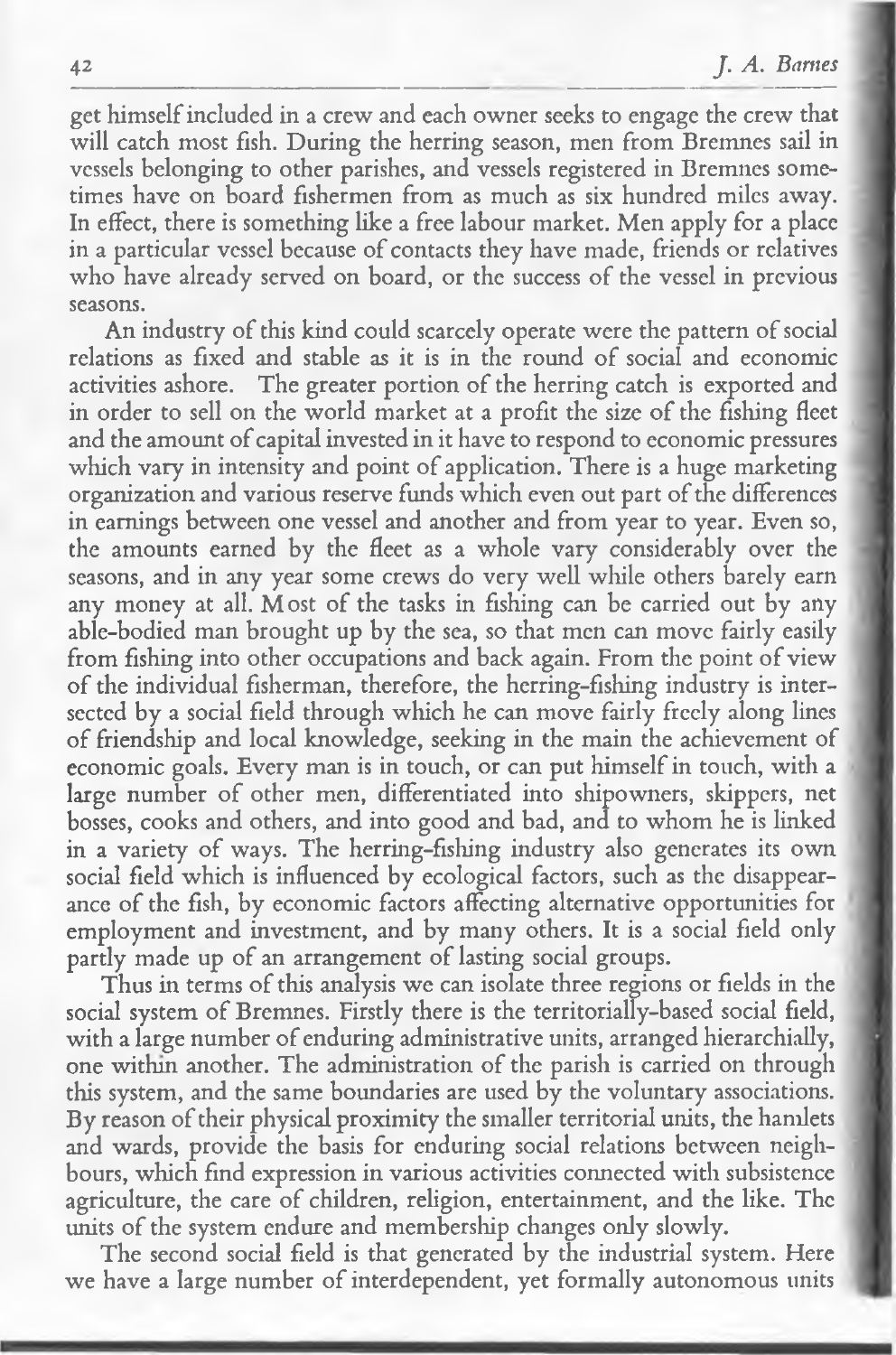such as fishing vessels, marketing cooperatives, and herring-oil factories, connected with each other functionally rather than hierarchically, yet each organized internally in a hierarchy of command. These units, which often are true social groupings as well as units of organization, do not necessarily persist through time, nor does their membership remain fixed.

The third social field has no units or boundaries; it has no coordinating organization. It is made up of the ties of friendship and acquaintance which everyone growing up in Bremnes society partly inherits and largely builds up for himself. Some of the ties are between kinsmen. A few of them are between people who are not equals, as between a man and a former employer with whom he has kept in contact. Most of the ties are, however, between persons who accord approximately equal status to one another, and it is these ties which, I think, may be said to constitute the class system of Bremnes. The elements of this social field are not fixed, for new ties are continually being formed and old links are broken or put into indefinite cold storage.

Let us examine more closely the distinctive features of this third social field. As we well know, cognatic kinship does not of itself give rise to enduring social groups. I have my cousins and sometimes we all act together; but they have their own cousins who are not mine and so on indefinitely. Each individual generates his own set of cognatic kin and in general the set he and his siblings generate is not the same as that generated by anyone else. Each person is, as it were, in touch with a number of other people, some of whom are directly in touch with each other and some of whom are not. Similarly each person has a number of friends, and these friends have their own friends; some of any one person's friends know each other, others do not. I find it convenient to talk of a social field of this kind as a *network*.<sup>3</sup> The image I have is of a set of points some of which are joined by lines. The points of the image are people, or sometimes groups, and the lines indicate which people interact with each other. We can of course think of the whole of social life as generating a network of this kind. For our present purposes, however, I want to consider, roughly speaking, that part of the total network that is left behind when we remove the groupings and chains of interaction which belong strictly to the territorial and industrial systems. In Bremnes society, what is left is largely, though not exclusively, a network of ties of kinship, friendship, and neighbourhood. This network runs across the whole of society and does not stop at the parish boundary. It links Bremnes folk with their kinsmen and friends in other parishes as well as knitting them together within the parish. A network of this kind has no external boundary,

<sup>3.</sup> Earlier I used the term web, taken from the title of M. Fortes' book, *The web of kinship*. However, it seems that many people think of a web as something like a spider's web, in two dimensions, whereas I<br>am trying to form an image for a multi-dimensional concept. It is merely a generalization of a pictographic convention which genealogists have used for centuries on their pedigree charts. Recent modifications of this convention include the tribal "sequences" in W. E. Armstrong, *Rossel Island* (1928), p. 37; " psychological geography" in J. L. Moreno, *Who shall survive*? (1934), pp. 238-47; and "sets" in E. D. Chappie and C . S. Coon, *Principles of anthropology* (1942), p. 284.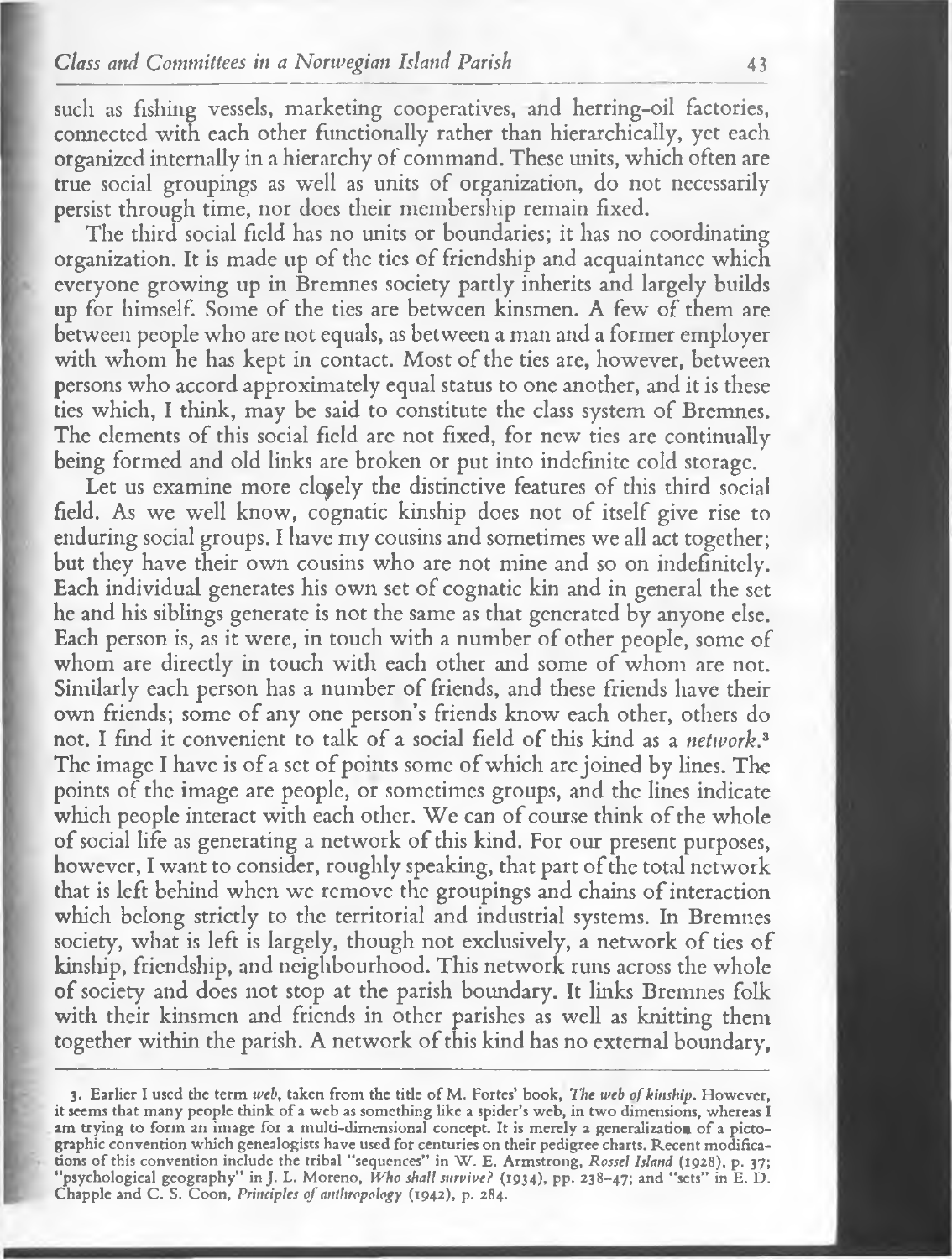nor has it any clear-cut internal divisions, for each person sees himself at the centre of a collection of friends. Certainly there are clusters of people who are more closely knit together than others, but in general the limits of these clusters are vague. Indeed, one of the ways in which a cluster of people emphasize their exclusiveness is to form a group, to which one definitely either does or does not belong. The social ties linking the members of the group are then no longer merely those of kinship or friendship.

In parenthesis we may note that one of the principal formal differences between simple, primitive, rural or small-scale societies as against modem, civilized, urban or mass societies is that in the former the mesh of the social network is small, in the latter it is large. By mesh I mean simply the distance round a hole in the network. In modern society, I think we may say that in general people do not have as many friends in common as they do in smallscale societies. When two people meet for the first time, it is rare in modem society for them to discover that they have a large number of common friends, and when this does happen it is regarded as something exceptional and memorable. In small-scale societies I think this happens more frequently, and strangers sometimes find that they have kinsmen in common. In terms of our network analogy, in primitive society many of the possible paths leading away from any *A* lead back again to *A* after a few links; in modern society a smaller proportion lead back to *A.* In other words, suppose that *A* interacts with *B* and that *B* interacts with C. Then in a primitive society the chances are high that C interacts with *A,* in a modern society the chances are small. This fact is of considerable practical importance for the study of societies by the traditional techniques of social anthropology, when we try to become acquainted with a limited number of persons whom we observe interacting one with another in a variety of roles. In a modern society, each individual tends to have a different audience for each of the roles he plays. Bremnes, in these terms, is an intermediate society.

In some societies close kinsmen and affines are not necessarily social equals, and in that case the network of kinship ties may have a steep social gradient. Similarly, in our own society, in a street with property ranging gradually from mansions at one end to tenements at the other, we can speak of a network of ties between neighbours who do not regard themselves as equal in social status. However, in Bremnes, as in many other societies, kinsmen, by and large, are approximate social equals. Furthermore, at the present time, unlike conditions which prevailed in Bremnes until about a hundred years ago, neighbours are approximately equal in social status. In Norwegian thought, the idea of equality is emphasized, so that even between persons of markedly different economic status there is less recognition of social inequality on either side than would, I think, be the case in Britain. Thus the social network in Bremnes is largely a system of ties between pairs of persons who regard each other as approximate social equals.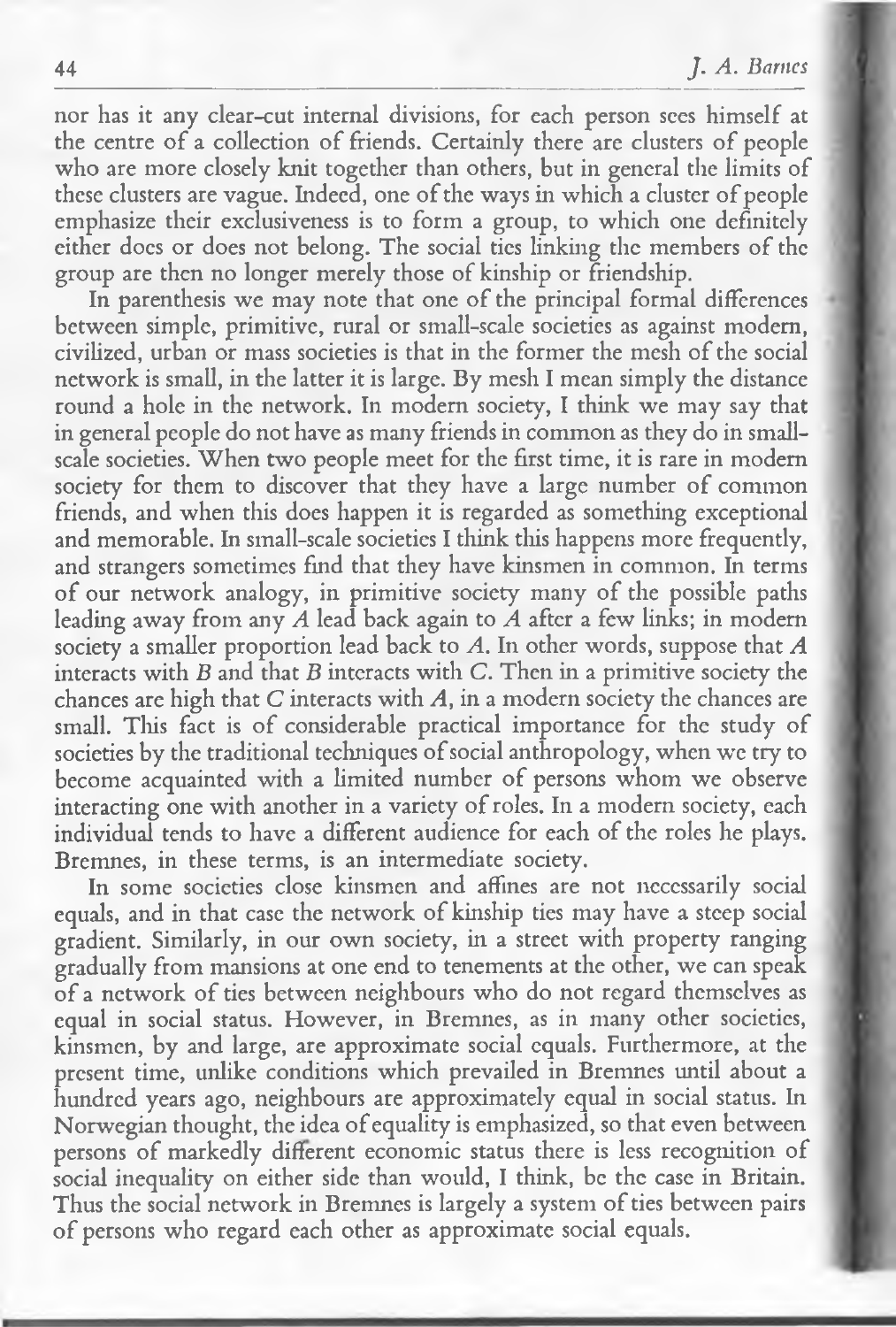III

The organization of the population of Norway into social classes, assuming that there is such an organization, may be said to manifest itself in Bremnes in the social network I have described. The term *social class* is widely used in general conversation, and naturally it has a great variety of meanings. I think that much of the confusion that has grown up around the term is due to our failure to distinguish these different usages. Thus Marx had in mind definite groups into which the population was divided, which were mutually exclusive, collectively exhaustive, endured through at least several decades, and which recruited members by reference to their position in the economic system. The study of class through clique membership, on the other hand, is closer to the idea of class as a network. For instance, in *Deep* South<sup>4</sup> a series of overlapping cliques are used to define the boundaries of class. Most other approaches to class treat it as a kind of social category, of people possessing approximately the same size of house, or paid about the same amount, or standing at about the same level on some commonly-held scale of social esteem. Lastly there is class as a category of thought, a unit of division used when members of a society mentally divide up the population into status categories. It is clear that the question " How many classes are there?" is meaningless when applied to class as a social category, for there are as many or as few as we choose; and there is often no consensus within a society about class as a category of thought. There may be disagreement about the number of social classes when class is treated as a social group, in the same way as there are disagreements about how many genera and how many species there are in zoological taxonomy; but that is a problem that can be solved. When, however, we look at social class as a kind of network, the question of how many social classes there are falls away completely.

I should perhaps emphasize that the concept of a network is only one tool for use in the analysis of the phenomenon of social class. The other approaches I have mentioned above are equally valid, and indeed are necessary to any understanding of this complex social fact. As we are well aware, there is a fair measure of congruence between the different approaches. In general, most of a man's friends have approximately the same income as he has, live in the same sort of house, are classified together by other members of the society, and fight on the same side in those political and industrial struggles in which, if at all, social classes may perhaps be said to function as groups. For the purposes of this paper I shall nevertheless look at social class from merely the one point of view: as a network of relations between pairs of persons according each other approximately equal status.

<sup>4.</sup> A. Davis, B. B. Gardner, and M. R. Gardner, *Deep South* (1941). For a critique of the class concept<br>from a logician's standpoint, see Llewellyn Gross, "The use of class concepts in sociological research", *American Journal of Sociology*, liv (1948-9), pp. 409-21.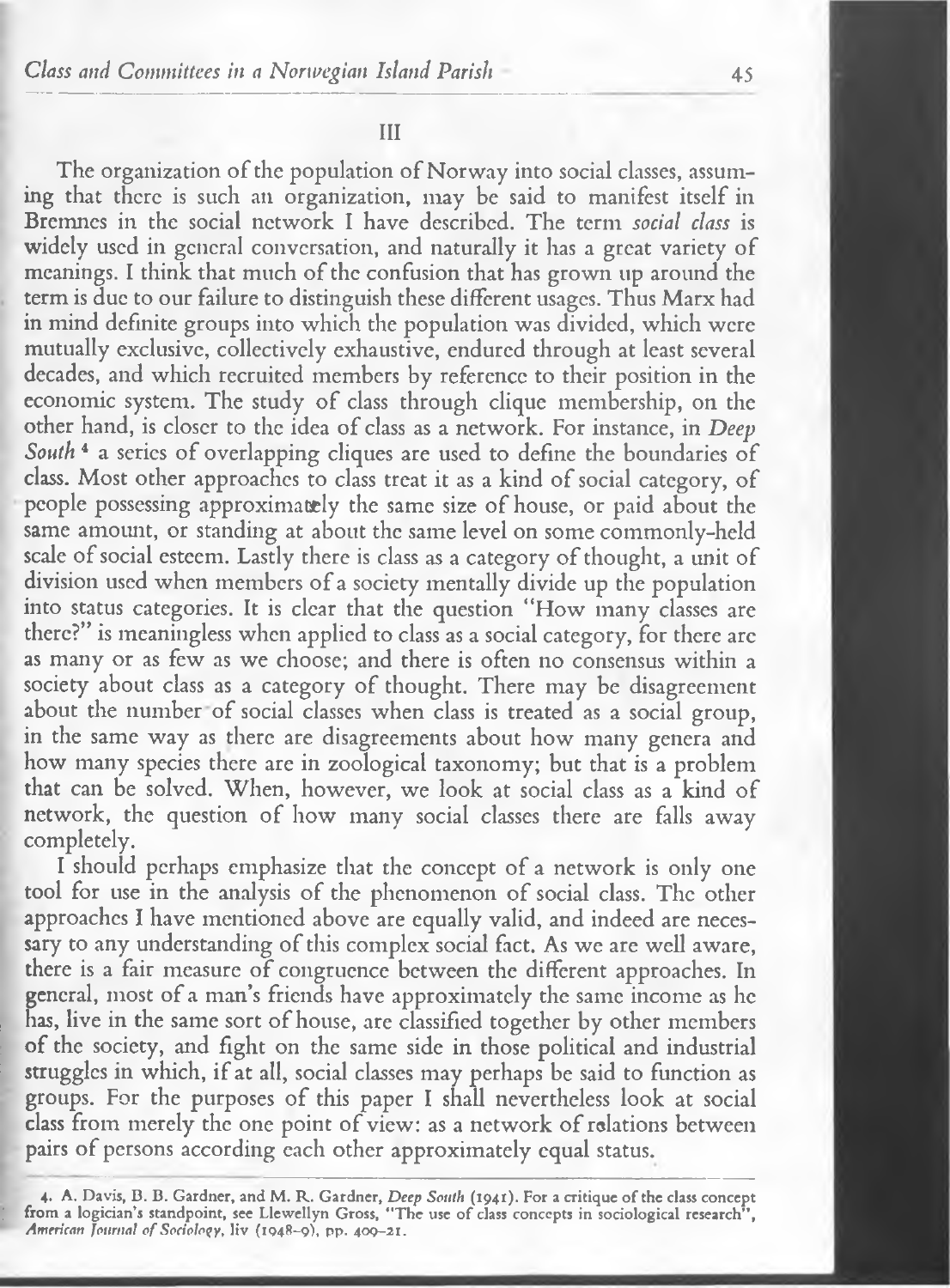This choice is not entirely an arbitrary one. It arises from the fact that Bremnes is a fairly small community, with no marked differences of culture and, with a few exceptions, minor differences in standards of dress, housing, and the like. In common parlance, there are few class differences in the parish. There are significant differences in income, but these are partly rendered inoperative by the lack of significant differences in patterns of spending. Under these conditions we do not find the emergence of a division of the population into distinct social classes one above the other.

It should be clear that such a division is not ruled out by the idea of class as a network. It is only pairs of persons who are directly in contact with one another in the class network who regard themselves as approximately of equal status; each person does not necessarily regard everyone else in the network as his equal. Suppose that *A* has a friend *B. A* regards *B* as his social equal, perhaps a little higher or a little lower in social status. As we have remarked earlier, not all *B*'s friends are friends of *A*. Suppose that *D* is a friend of *B*, but not a friend of *A*. Then, if *A* knows of  $\overline{D}$  at all, he may or may not regard him as his social equal. If, for instance, *A* regards *B* as slightly beneath him in social status, but not so far below as to matter; and if *B* regards *D* in the same light; then there is the possibility that *A* will regard *D* as too far below him to be treated on a basis of equality. Similarly if *A* is below *B* and *B* is below *D, A* may think that *D* is too far above him to be treated as an equal. This process is cumulative with every step taken along the network away from any *A* we chose to start from. Thus for every individual  $A$  the whole of the network, or at least that part of it of which he is aware, is divided into three areas or sets of points. One of these sets consists of all those people to whom  $A$  is linked by a longer or shorter path, and whom *A* regards as his social equals. *A* is similarly linked to each person in the second set, but this set is composed of all the people that *A* regards as his social superiors. Similarly the people who in *A 's* estimation are his social inferiors form the third set. These sets are like the sets of cousins we mentioned earlier, in that membership of the sets has to be defined afresh for each new individual *A* that we choose to consider. Thus in the example given above, *D* belongs to the superior set with reference to *A,* but to the socially-equal set with reference to *B*. I think that in some, at least, of the many instances in which people of widely-varying economic position say that they belong to the middle class in a system of three (or more) social classes, they are merely stating that they are aware of the existence of these three sets of persons. It does not of itself imply that society can be divided into three groups with agreed membership.

I do not wish to digress further with the elaboration of this model of a class system. The idea has been developed sufficiently to deal with the comparatively simple conditions prevailing in Bremnes. In the first place, Bremnes is small, with a great deal of intermarriage. Hence in the network the number of links along the path joining any two members of the parish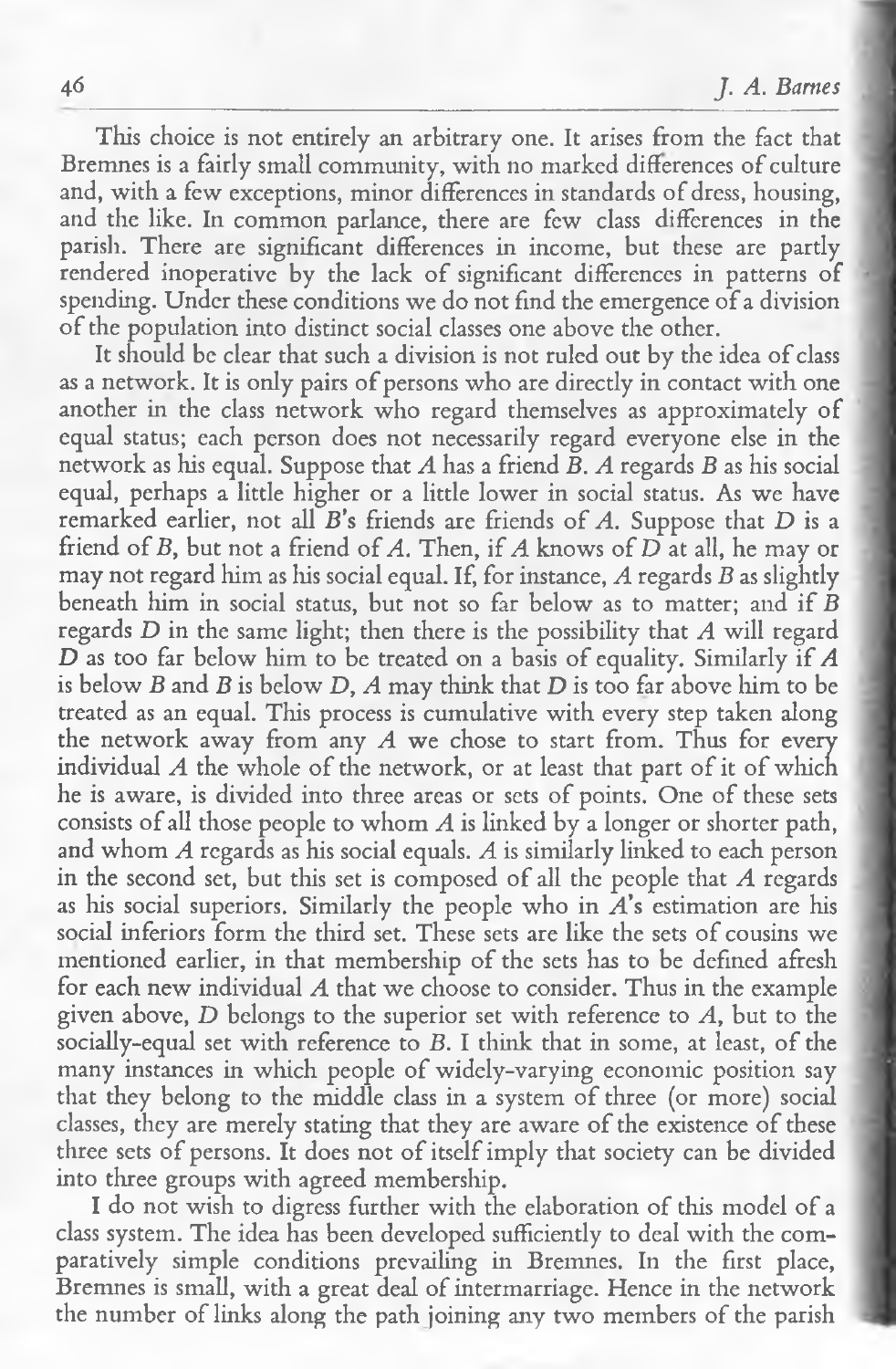is small, probably never more than four. Secondly, because Norwegian culture is cgalitarian, everyone is ready to treat as an equal others whose income, upbringing, interests, and occupation differ widely from his own. Thirdly, despite the egalitarian dogma, people in Bremnes recognize the existence of differences in social status. They have stereotypes of the upper class who live in big houses in the towns, talk a different language, and have different religious beliefs. Bremnes folk also speak of a lower class, people who wander about unashamed, living on charity and scorning the aspirations of respectable citizens. In between these two classes are "plain ordinary people like ourselves". It is, in fact, the familiar egocentric three-class system, with ego in the middle class. Class is here a category of thought. In Bremnes, conditions are simplified in that, for the most part, everyone appears to think of almost everybody else in the parish as belonging to the same class as himself. Most people in the upper and lower classes, as defined by Bremnes folk, live outside the parish. When they visit the parish, members of these classes are treated by most of the resident population either as social superiors or inferiors, and not as equals.

Within the parish community, the range of variation is just sufficient for a few people, perhaps a dozen or so in number, to be regarded by many others as on the upper fringe of their sets of social equals. Yet others treat these dozen persons as social superiors. Similarly, there are a few people who are, in rather oblique fashion, treated as social inferiors by many in the community. However, this recognition of social inferiority is often masked, since it is impolite for anyone to show openly that he considers himself superior to anyone else.

The range of status variation is likely to increase in the future. In the community, some men are wealthier than others and although they only occasionally use their wealth to buy socially conspicuous goods and services such as cars, large houses, expensive clothes, pleasure yachts, and the like, they do buy more expensive education for their children. Up to the age of fourteen all children receive the same education in the parish schools, but it is the sons and daughters of the wealthier section of the population who, in the main, continue their education for a few years more. For many youngsters, this means leaving the parish and coming into contact with ideas and values different from those they have known at home. They acquire skills which, when they leave school, differentiate them from the majority of the labouring population, and which in a generation or two may well lead to sharper cleavages along class lines, or at least to a recognition of wider differences in social position. Similarly, on evidence from other parts of Norway, I think that the people lowest in the Bremnes social scale, most of whom are itinerant pedlars and beggars, are now more sharply distinguished from the rest of the population they were a hundred years ago, when many penurious cottars and day labourers lived in the parish; but I cannot document this for Bremnes.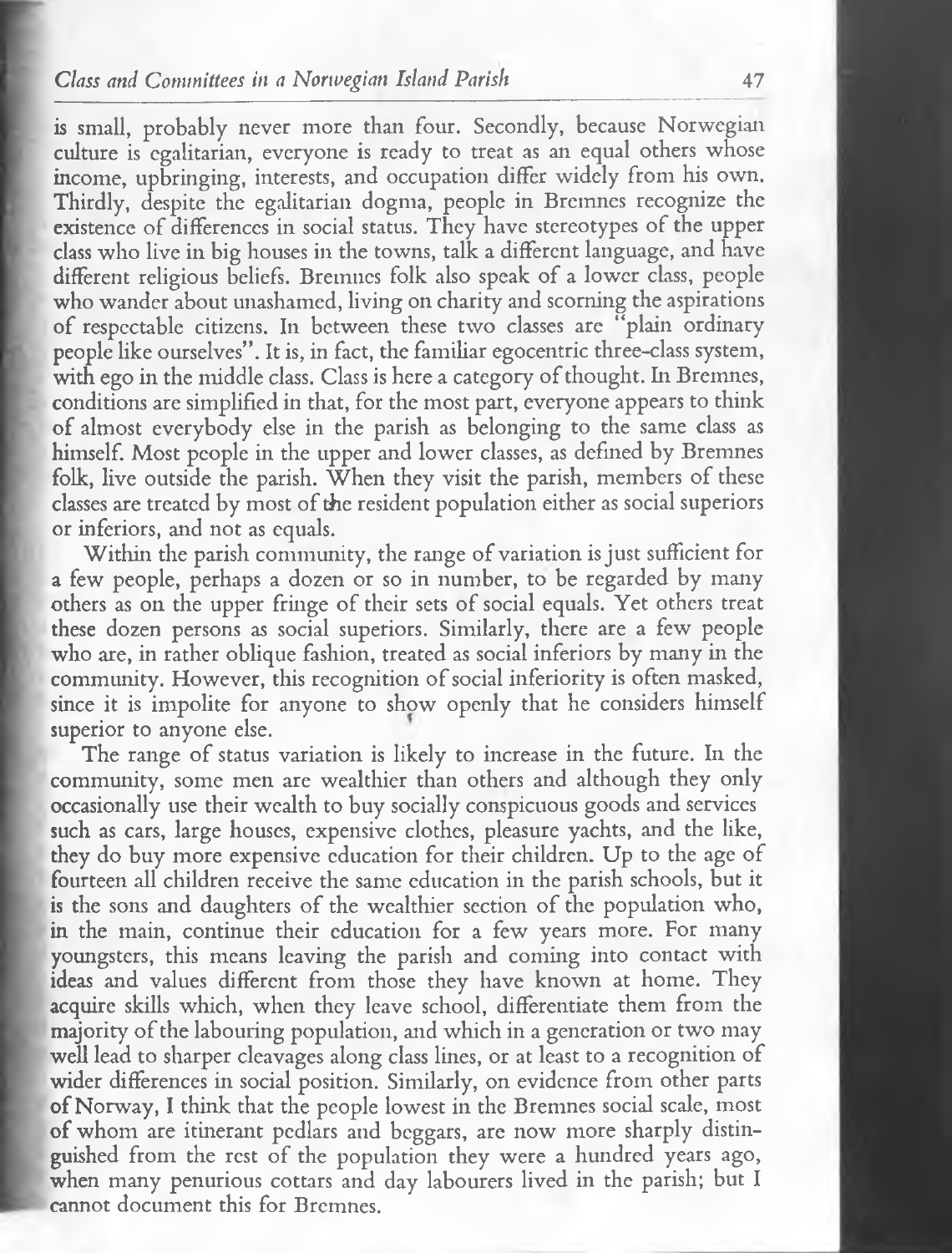Although there is this tendency towards greater differentiation in social status, it is slowed down by other social processes. Taxation is high, so that it is difficult for a man to amass a fortune, and since capital is taxed as well as income, it is also difficult for him to retain it. As part of the culturallysupported thesis that all should be treated alike, it is universally held that all children should inherit equally. Only a third of a man's wealth can legally be disposed of by will; the remainder must be distributed according to the laws of inheritance or intestacy. In Bremnes few wills are made and in nearly every case all a man's chattels, after provision has been made for his widow, are divided equally among his children. Thus in a society of large families, fortunes are dispersed at death. Even death duties operate differentially on the principle of "he that already hath more shall receive less". Where land is concerned, one child often takes over the whole of his or her father's farm, but even then he (or she) has to buy the land from the father so that the rights of the landless siblings may be protected. In education, inequalities of opportunity are to some extent offset by bursaries and interest-free loans from official sources, and by the custom of allowing adolescents to work for a year or two so that they can save enough to take themselves through the next stage of their education. All these factors hinder the speedy development of wide social differences even though the trend seems to be in that direction.

Thus in general terms we can say that in Bremnes society, apart from the territorial and industrial systems, there is a network of social ties between pairs of persons arising from considerations of kinship, friendship and acquaintance. Most, but not all, of these ties are between persons who regard each other as approximate social equals, and these ties of approximate equality we regard as one manifestation of the social class system, and shall call the class network. Although each link in the class network is one of approximate social equality, not everyone in the network regards everyone else as his equal, and there are a few people in the parish who are regarded by many others, but not by all, as belonging to a higher class. The class network is utilized for carrying out social activities, such as mutual help and home entertaining; class ties and also ties between people of recognized unequal status are used by men for a variety of other purposes, for example, to find places' for themselves in the fishing industry.

Cooperative activity requires some degree of leadership and consensus, whether carried out by enduring groups or by ephemeral groupings of persons linked by a network of social ties. Let us now consider some of the mechanisms by which leadership and consensus are obtained in Bremnes social life. Characteristically a network has no head and, as I have here used the term, no centre and no boundaries either. It is not a corporate body, but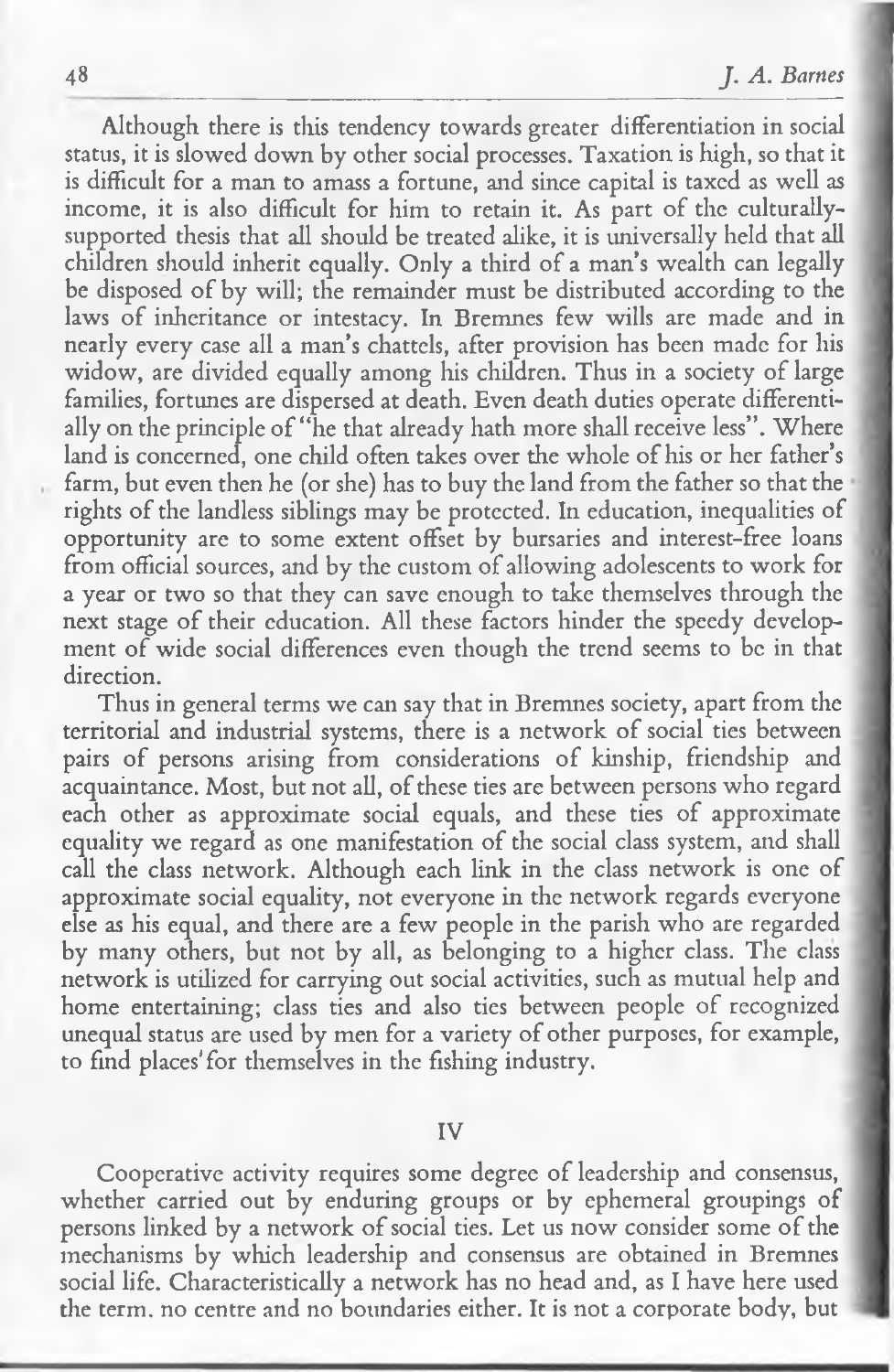rather a system of social relations through which many individuals carry on certain activities which are only indirectly coordinated with one another. In Bremnes, as we have seen, there is little class distinction, but the social activities which are typically carried on through the system of social class are there carried on in the same way as in a society with a larger range of class variation. People invite their friends to supper, or to a sewing party for the mission, or for a shooting trip, on the same basis of apparent approximate equality of social status, which is, I think, definitive of class behaviour. The network of friendship and acquaintance, when men seek out industrial opportunities, is used rather differently. Fish are actually caught, and a large number of distinct activities are brought into close coordination with one another. While fishing, men are no longer equals; they are organized in chains of command and differentiated according to function. For as long as the technical process demands, they are organized in fixed groups standing in a definite relationship one to another. At sea the skipper is in charge of his vessel, the coxswain in charge of his boat; they give orders and their subordinates obey. In the same way the marine-engine factory is organized hierarchically for purposes of production, with a board of directors, managers, foremen, and workmen. The groups of men who are thrown together on board fishing vessels or in the sections of the factory develop and perpetuate other modes of interaction which modify the configurations of the class network besides affecting the productive tasks themselves. In Homans' terminology, there is a clear-cut hierarchically organized external system, whereas the internal system is the network of friendship and acquaintance.<sup>5</sup>

Once we leave the field of organized industrial enterprise, the need for quick decisions and for a clear division of responsibility decreases. The achievement of consensus is valued more highly than speed of autocratic command. Decisions have to be made involving collective action: whether the teachers shall have salmon or cod at their banquet; whether the electricity supply cooperative shall take action against a member who has tampered with his meter; whether a boatload of fishermen shall go ashore to the cinema or to the prayer-ship. Such decisions are important, but their importance lies more in their consequences for face-to-face relations between members of thè society than in their technical merits. Hence it is not surprising that the process of reaching the decision to hold a feast in the prayer-house is more complicated than that by which a command is given to cast a net in the sea. This is true whether the prayer-house is one belonging to a local community or to the hierarchically-organized factory.

Yet, as is usual in the Western world, most of the formal associations in Bremnes concerned with non-industrial activities have what appears on paper to be an hierarchical structure suitable for taking quick decisions in an autocratic way. There is, it is true, no one person in Bremnes who is head of

<sup>5.</sup> G. C. Homans, *The Human Group* (1951), pp. 273 if.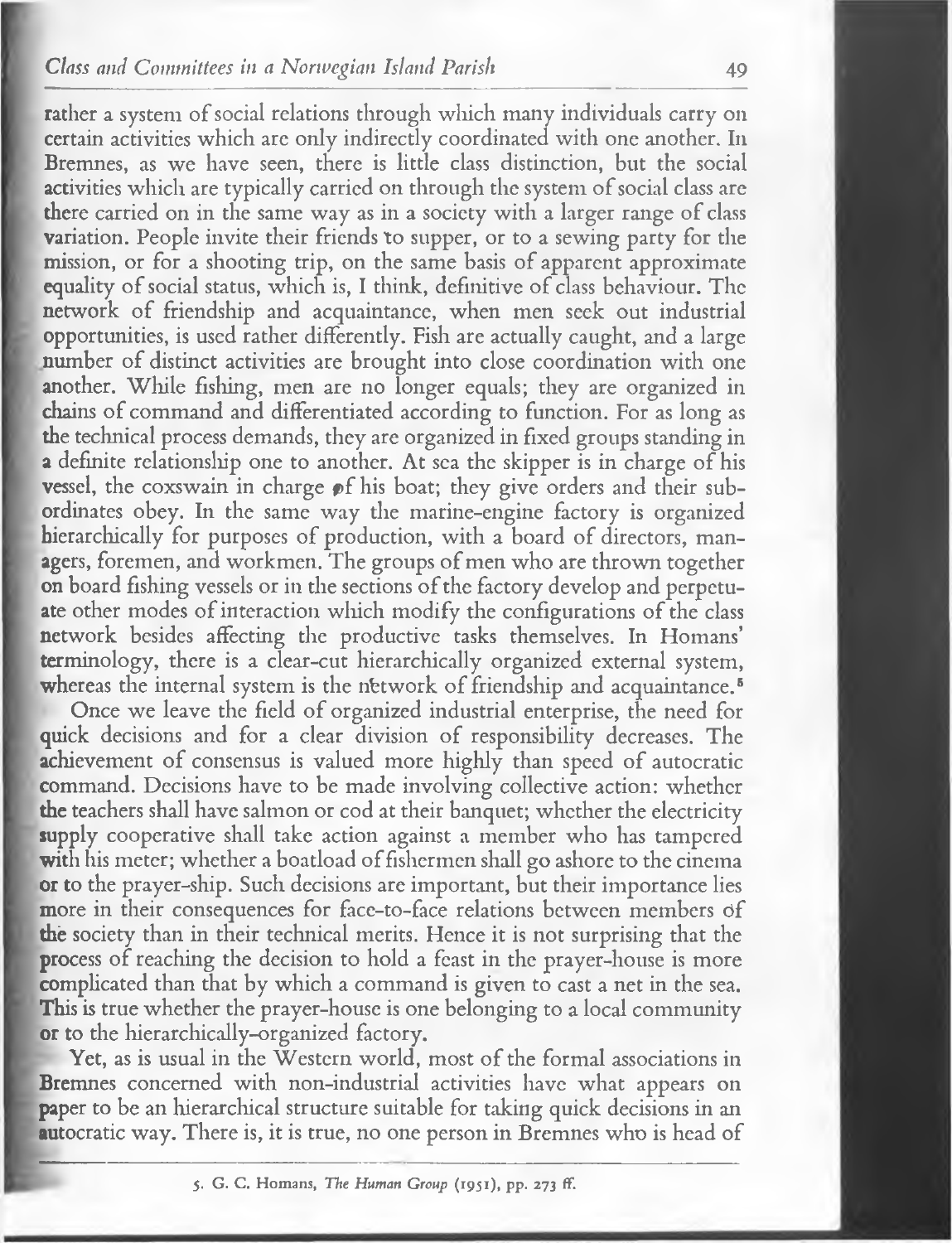local society, who might be called the chief of the island, but equally Bremnes is not a leaderless society. It is, as we say, a democracy, and there is a common pattern of organization which occurs in nearly every instance of formal social life. Each association has a committee, with powers to act usually for a year but sometimes for longer, elected by an annual general meeting. The committee, if it is big enough, elects a quarter of its members to an executive council to which most of its powers are delegated. The council and the committee each elect one of their members to be treasurer and secretary. The same man is often chairman of committee and council. There is also a deputy chairman and a number of deputy members who function only in the absence of the principal members. This common pattern is followed with only minor variations by sports clubs, missionary societies, producers' cooperatives, and by the local government itself.

All these bodies employ the same procedure for reaching a decision, by simple majority vote of those present and voting, provided there is a quorum. In practice, whenever possible they avoid taking a vote and the great majority ' of collective decisions are therefore unanimous. This tendency is most marked at the meetings of missionary societies and least at those of the parish council. Even in the parish council, when there is an irreconcilable division of opinion this is sometimes concealed by first taking a trial vote, to decide which view has greatest support; this is followed by a confirming unanimous vote, which alone is recorded in the minutes. Nevertheless there are in fact continual differences of opinion between members of all these different bodies. W hy then is the achievement of formally unanimous decisions considered so important? Here I think we are dealing with a principle of fairly wide application. People living and working together inevitably have conflicting interests but in general they have also a common interest in the maintenance of existing social relations. Individual goals must be attained through socially approved processes, and as far as possible the illusion must be maintained that each individual is acting only in the best interests of the community. As far as possible, that is, the group must appear united, not only vis-à-vis other similar groups, but also to itself. Voting is a method of j reaching decisions in which divergence of interest is openly recognized, and in which the multiplicities of divergence are forced into the Procrustean categories of *Yes* and *No.* Significantly, voting is rare in simple societies and in small groups of modern society. Membership in a collectivity implies accepting a share in the collective responsibility for the group's actions as well as a share in the decision to act in a certain way. The local associations in j Bremnes are in the main face-to-face groups operating in a conservative environment. Even the producers' cooperatives, which had been responsible for introducing technological changes, are made up of men who have been neighbours for many years, who are related by kinship and marriage, and who are not trying to alter the existing pattern of social relations on the island, even though they may be trying to alter the position of the islanders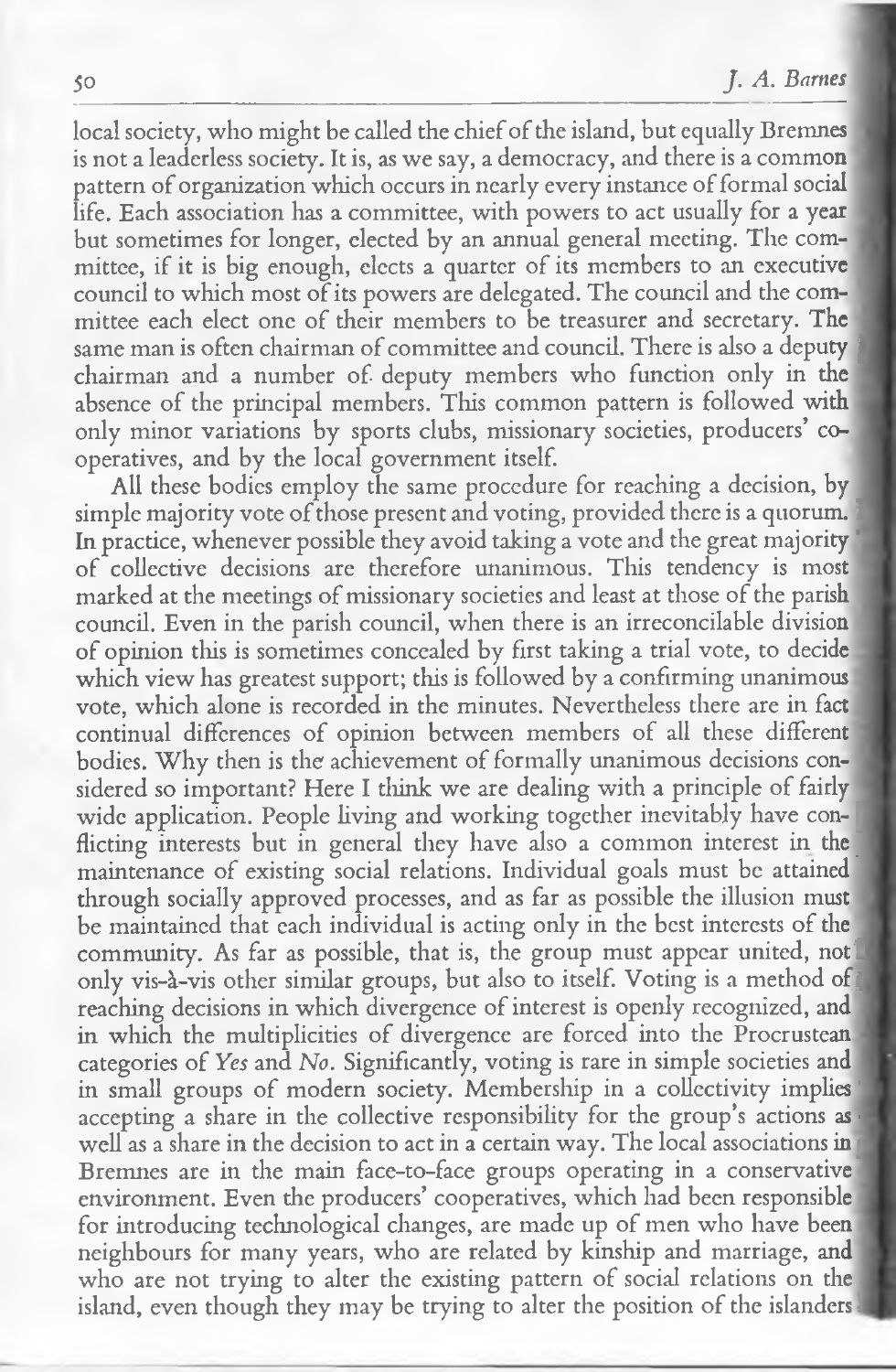as against the rest of the region. In these conditions voting is an inappropriate procedure.

Furthermore, in voting, the worth of one man relative to another is fixed, and in most voting systems all men have equal votes. When decisions are reached unanimously after discussion, each man gives his own weight to the views of his fellows. Individuals present their views as though they had first been stated by someone else; they speak tentatively and cautiously; they try to win the support of divergent colleagues by saying that they agree with them all. The complex process by which a final decision is reached without the cleavages in the group becoming irreconcilable is one that I am not competent to analyse fully. The process is in part a corollary of the emphasis on equality that is noticeable in Norwegian culture. What is significant for our purposes is that it is a recognizable process which goes on in some social contexts and not in others.

There is one context in which voting by secret ballot is almost invariably used. When new committee members and officers have to be elected, pieces of paper are handed round, everyone writes down his choices and folds over his paper before handing it in. Thus the only topic that never comes up for open discussion is the relative worth of members of the community. I think there are two reasons for this. The election of committee members is the one occasion at which an immediate decision is absolutely necessary to prevent the structure of the association collapsing. Secondly it is difficult, though not impossible, to discuss the merits and demerits of one's friends in their presence without committing oneself  $s$ <sup>0</sup> much that the appearance of general amity is threatened. As it is, most elections to local committees in Norway consist of re-voting into office the outgoing members, and sometimes a special sub-committee is appointed to draw up in private a list of nominations, so that voting becomes a formality. In this way the rivalries that threaten the unity of the community are hindered from coming into the open. In Bremnes there is, however, often free discussion about who should serve on those committees involving more hard work than honour.

The parish council differs from the other associations on the island in that it is required to act and cannot be merely a mutual admiration society. It is the local government in a society that is changing, even though it is changing fairly slowly. The leaky church roof must be repaired, and as the population increases more classrooms must be built. The council is under constant pressure from the provincial administration to collect taxes and to spend the money collected. Unlike the missionary societies and chess club and women's institutes, the parish council obtains a large part of the revenue for its projects from the State, and higher authorities audit its accounts, approve its budget, and bombard it with correspondence. It may try to move slowly, but it is continually forced to come to a decision one way or the other on issues about which the community has not yet made up its mind, that is to say, about which there are differences of opinion that have not yet been resolved.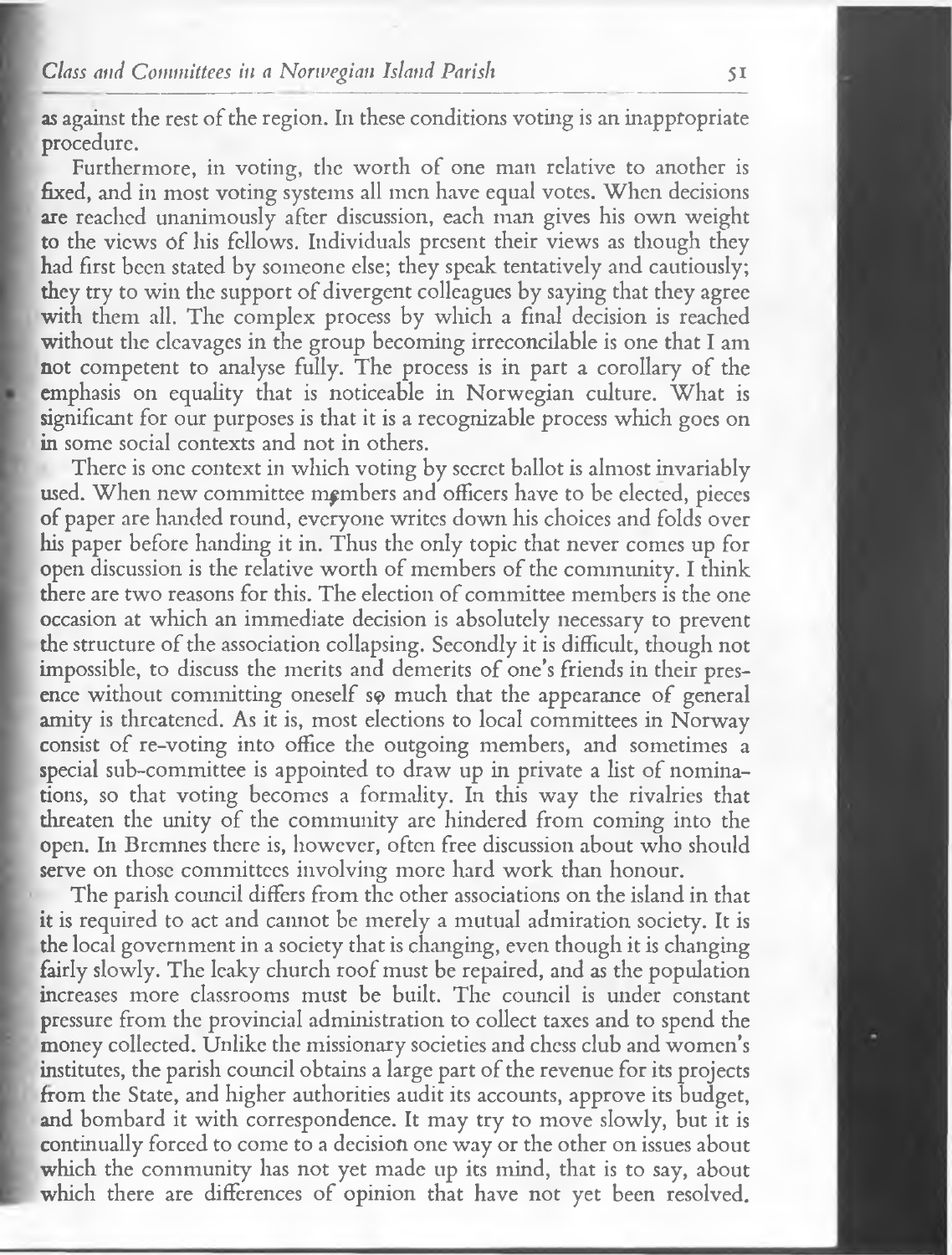Hence from time to time a vote must be taken. The usual techniques, or as some would say, tricks, are used by the mayor to gain unanimous approval, such as, for example, making the majority record their vote by remaining seated and the minority by standing up; all those who are in two minds about the issue probably fail to spring to their feet. In the same way, members of council try to avoid having to vote on matters in which they have divided loyalties, claiming that because of ties of kinship and affinity they are likely to be biased and therefore cannot discuss a particular matter fairly. On one occasion I observed, when an unusually controversial matter was up for discussion and three members had, one after the other, spoken briefly to say that they were related to the parties in the case and therefore could not take part in the discussion, the mayor intervened to point out that council members were probably all related in one way or another to the parties concerned, but that nevertheless they must come to a decision. Where associations other than the parish council are concerned, such embarrassing situations can usually be avoided. There is no State administrative machinery behind them to keep them going at all costs, and if serious latent differences are allowed to become apparent, the organizations may split.

Formal associations in Bremnes, despite their hierarchical form of organization, are not authoritarian. The existing structure of social relations in a conservative environment is maintained by seeking for apparent agreement for all decisions. With the parish council, speed of decision is more important and voting is more often employed. In industrial enterprises, both in the marine-engine factory and the fishing industry, where the environment is not conservative and quick decisions are needed, there is an hierarchical structure and this is effective and not merely formal.

V

Although there are many leaders of part of the parish, each of whom operates in certain restricted contexts, there is no overall leadership of the parish valid in a wide range of contexts, such as we are familiar with in the primitive world. We might perhaps call the pattern of public life in Bremnes government by committee". In formal terms there are no long chains of command on the island. Instead there is a host of small organized groups with overlapping membership, and the whole population is enmeshed in a close web of kinship and friendship which links together all the people on the island, but which also ties them to kinsmen and affines scattered throughout Western Norway, and indeed throughout the whole world. In this system the people formally in positions of leadership are the elected chairmen of the various associations. They hold office for a fixed term but are very often re-elected unless they decide to resign. There are perhaps fifty voluntary associations of one kind or another, as well as about forty standing com-

mittees whose members are appointed or recommended for nomination by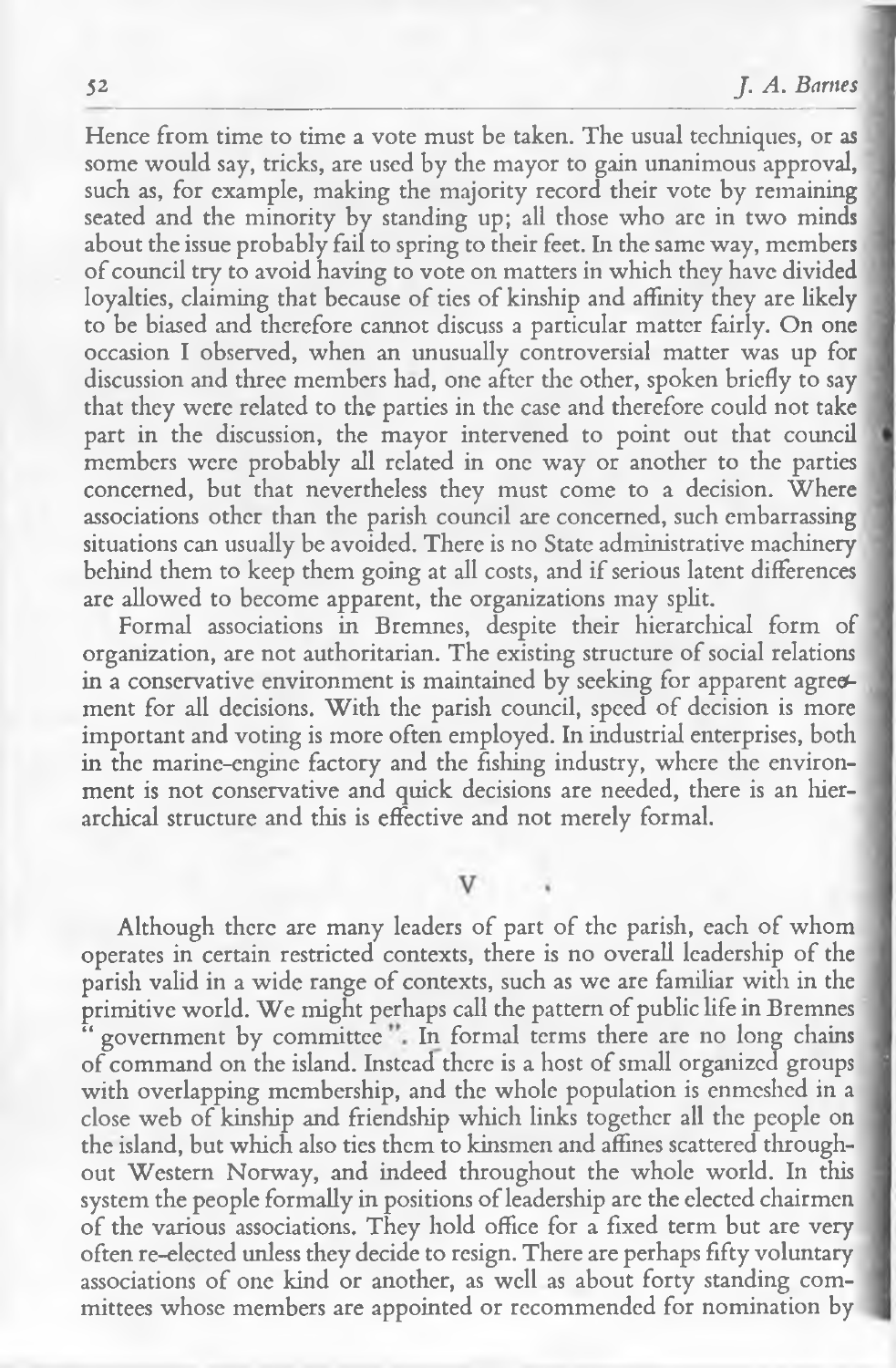the parish council. All these men occupy positions of some public responsibility. Slightly more in the public eye are the mayor, the rector and his curate, and the sheriff. None of these men can be said to represent the parish in its totality to the outside world, and all of them are involved with -fractional interests within the parish. The sheriff and the rector are perhaps most removed from internal rivalries, but even they take part in politics, although they arc civil servants and directly responsible to higher authorities outside the parish. The holders of both these offices stood as parliamentary candidates in the recent election. They are both elected parish councillors and members of various parish council committees in their own right as well as being ex-officio members of other committees. Even more involved in local politics are the mayor and the chairmen of standing committees.

In fact there are no living symbols of parish unity, or of the relation of the parish to other social groups, in any but a restricted sense. There is no one person in a key position who articulates the parish with a wider social system as happens in many simple societies. The mayor comes nearest to this, for he represents the parish on the provincial council, and is sometimes invited to serve as a director on the boards of public utility companies serving the parish. Yet even so he is not the representative of the parish in ecclesiastical or judicial matters or in the affairs of the missionary societies. This lack of a single leader or symbolic head is perhaps due to the fact that the parish is not a corporate group in the same way that, for instance, a minor lmeage is a corporate group among the Tallensi.<sup>6</sup> Bremnes is a parish, a unit of civil and ecclesiastical administration and part of the Kingdom of Norway. Yet even in civil and ecclesiastical affairs the parish looks outward in different directions. Ecclesiastically Bremnes is part of Finnas parish union, which is part of Ytre Sunnhordland archdeaconry, which is part of Bjørgvin diocese; in civil matters Bremnes is an immediate subdivision of Hordaland province; while in judicial affairs it forms part of Finnas sheriff's area, which is part of Sunnhordland magistracy. One hundred and fifty years ago Norway was still virtually a Danish colony governed by what we would now call a system of direct bureaucratic rule. The various sections of the bureaucracy were largely separate and the local areas into which the country was divided for different purposes then coincidcd even less than they do now. During the nineteenth century, as the local population gained a greater share in public affairs, changes were made to bring the ecclesiastical, administrative, fiscal, and judicial divisions into alignment, but the coincidence is still not complete. Indeed the trend is now in the opposite direction, as new systems of organization cut across existing alignments, as for example the Home Guard and the electricity supply grid. The parish is a unit in some of these different organizations, but it is not an exogamous or endogamous unit; it is not an economic unit, and from most points of view it has no culture of its own. Its nearest

#### 6. M . Fortes, *The Dynamics of Clanship among the Tallensi* (1945), p. 99.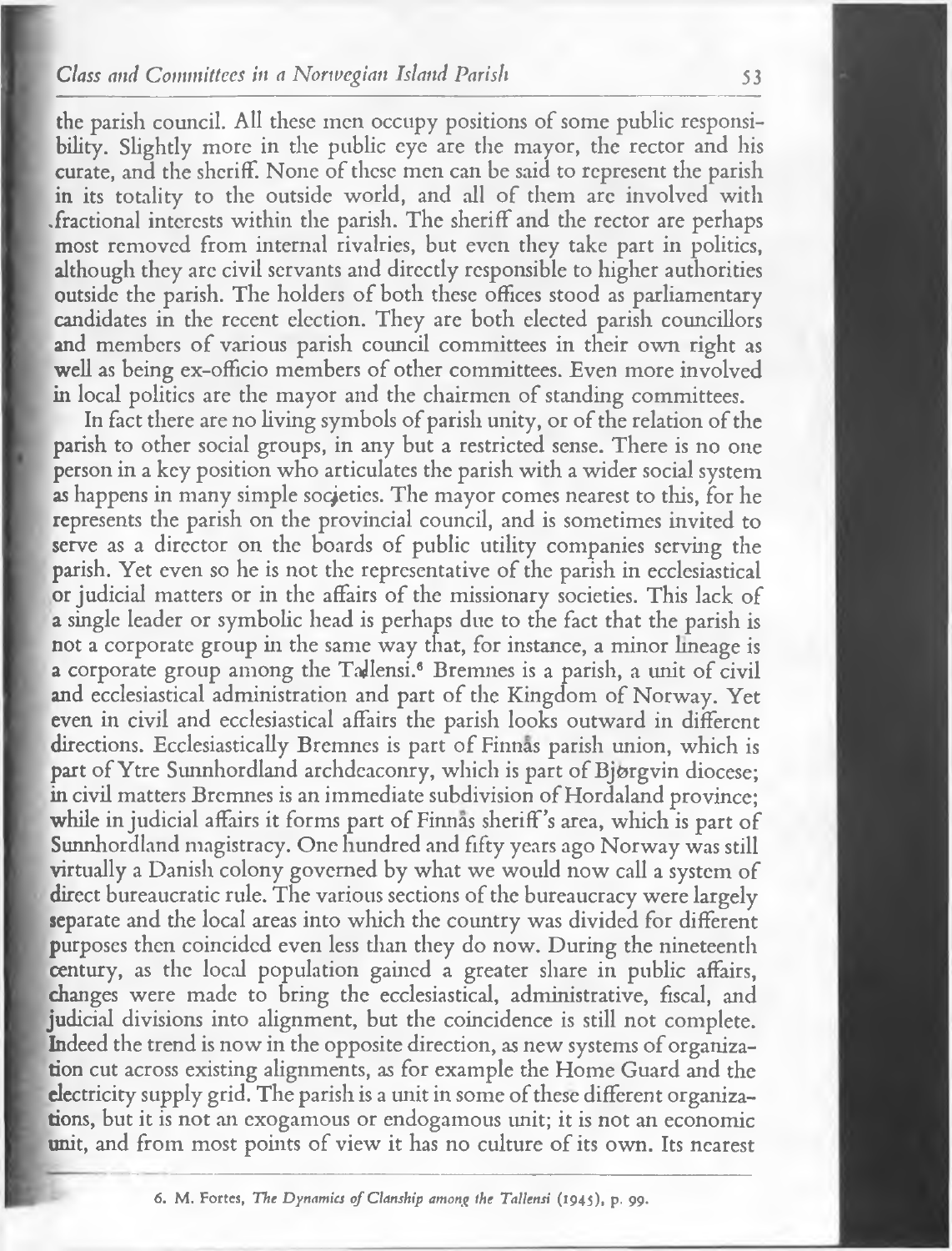approach to a social centre is the parish church, and it is here that the largest crowds gather, that common beliefs are affirmed, and changes in social life receive public recognition. Yet the church is not as widely supported an institution as it once was and its sphere of influence has considerably diminished. Although the process of social specialization has not gone as far in Bremnes as it has, say, in a London suburb, Bremnes is definitely not a simple society. The systems of organization within which the people carry on their activities are not congruent with one another. Neighbours, kinsfolk, workmates, fellow members of associations, are all becoming different.

In general, the mesh of the social network is growing larger. Nevertheless, the organization of Bremnes society is still largely an arrangement of cross-cutting ties and groupings in which not only friends and enemies, but also leaders and followers, are inextricably mixed. No one line of cleavage ever becomes dominant. The territorial system endures and the industrial system commands; but in this society the relationships that are valued most highly are still to be found in the shifting middle ground of social intercourse between approximate equals.

VI

So far we have looked at Bremnes society as an isolated object of study. In conclusion I want very briefly to consider Bremnes in relation to other similar societies. In reality Bremnes is not an isolated society, and there is the large descriptive and analytical problem of understanding the relationship between Bremnes and neighbouring parishes, and between it and the Norwegian State. These problems I shall not deal with here. The problem I want to glance at is a morphological one, of seeing Bremnes as an example of a particular type of society.

The centuries of development, and of stagnation, that lie behind the Bremnes society described in this paper can be summarized as follows. From **<sup>a</sup> .<sup>d</sup> .** 600 until 1300, during the Viking Age and later, the Norwegian State expanded to include all Norway, Iceland, and part of Sweden, with colonies further afield in Scotland, Ireland, the Isle of Man, and Greenland. From 1300 onwards the State declined under pressure from Denmark, Sweden and the Hanseatic League, and suffered badly in the Black Death. In 13 80 Norway was joined to Denmark by a dynastic marriage and gradually sank to the effective status of a Danish colony, with a peasantry living largely in a subsistence economy. The administration was carried on mainly by Danes; the Danish language was used exclusively for writing, and commercial and industrial development lagged behind that of Denmark. During the eighteenth century the bureaucracy in Norway began to concern itself with the development of Norwegian, as distinct from Danish, culture and began to agitate for a Norwegian university. There was a considerable divergence of economic interest between Denmark and Norway, which was increased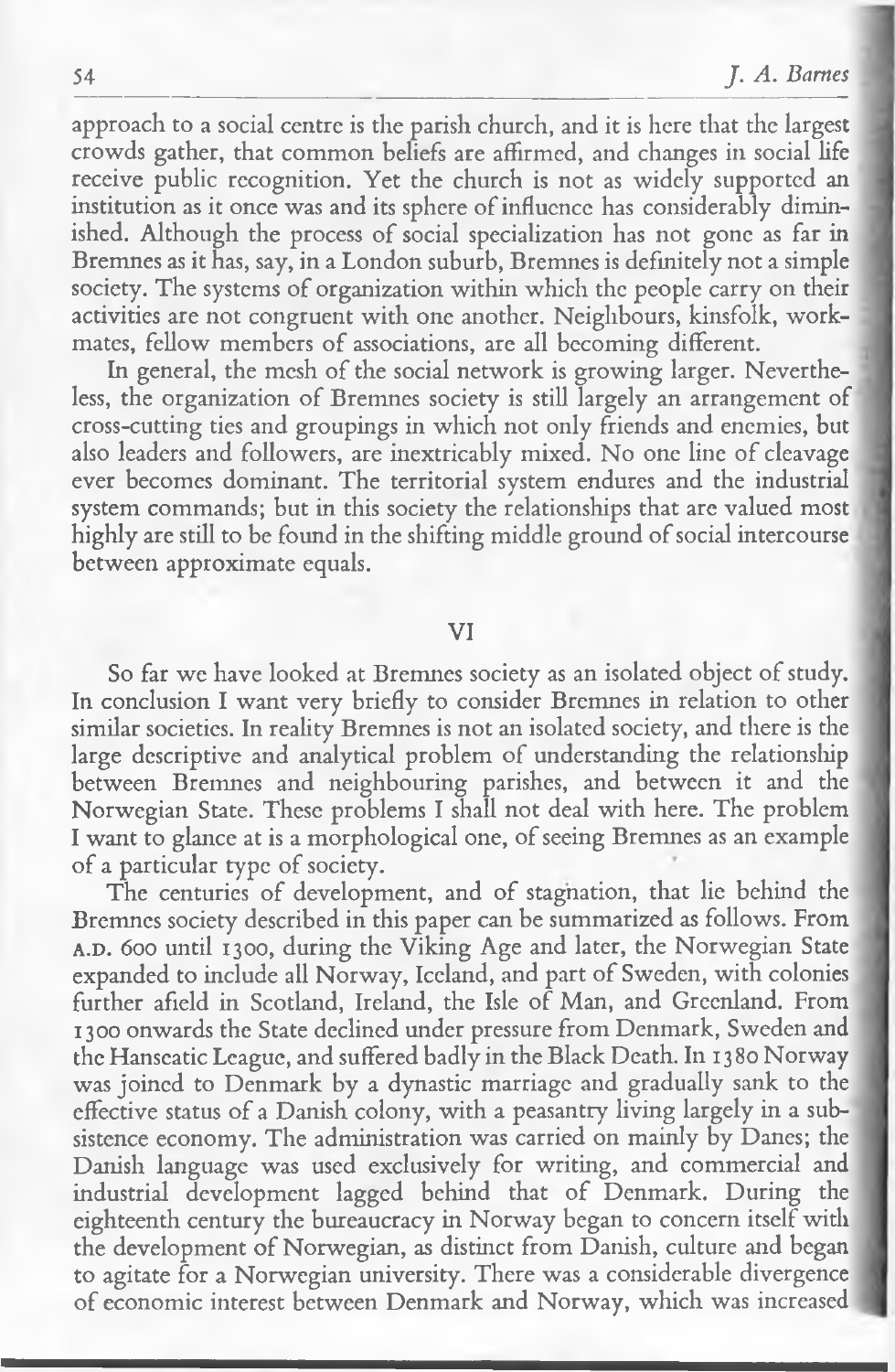by the vicissitudes of the Napoleonic Wars; communications with Denmark were cut by the British blockade and a Norwegian government was formed. In 1814 a constitution was drawn up, heavily influenced by the ideas of the American Constitution and the French Revolution. Instead of gaining independence the country was, however, joined in a dual monarchy with Sweden. After nearly a hundred years of political struggle this union was dissolved, without fighting, in 1905.

In Viking times all free men attended local assemblies with judicial and legislative authority and later there were higher assemblies made up of representatives of the various localities. In the twelfth century the assemblies began to lose their power, and control of local affairs passed to nominees of the king. Under Danish rule government became more bureaucratic, and the peasants, who provided the bulk of the army, had only the viceroy to protect them against the demands of the land-owning gentry and the Danishspeaking bureaucrats. In the eighteenth century much land passed back into peasant hands, but the common people remained unenfranchised. The 1814 constitution provided for a wide franchise and some wealthier peasants were elected to Parliament. It was, however, not until 1837 that a system of elective local government was introduced. Many of the first rural mayors were bureaucrats, such as priests, sheriffs and judges, but gradually more farmers and peasants were elected. The bureaucracy, which even in Danish times had theoretically been open to all, now began to have members of peasant origin. At the same time the status of the bureaucrats as leaders of local society declined and new positions of eminence appeared; the school teachers being perhaps the first group of mainly peasant origin to acquire semiprofessional status.

In Danish times trade was carried on in the countryside by town burghers, but by the end of the nineteenth century there had been considerable intermarriage between the peasantry and the children of burghers stationed out in the country, and some peasants had started small trading posts on their own initiative. The comparative paucity of capital for investment in the towns meant that small-scale rural enterprises were often started by wealthier peasants rather than by townsfolk. At the same time the economy of the coastal region in the West, the part of Norway to which Bremnes belongs, underwent a change. Since time immemorial there had been fishing for the home market and for export, and as communications by sea and land improved this trade now expanded. Despite considerable set-backs the size of the catch increased over the years as more capital was invested in fishing vessels and nets. Down to the end of the nineteenth century most householders on this coast were both peasant and fisherman, but with the development of commercial fishing a division began to emerge between those who were mainly fishermen and those who were mainly peasants. A few fish salteries owned by town merchants and a few small boat-building yards were established rurally in the nineteenth century, and barrel-making flourished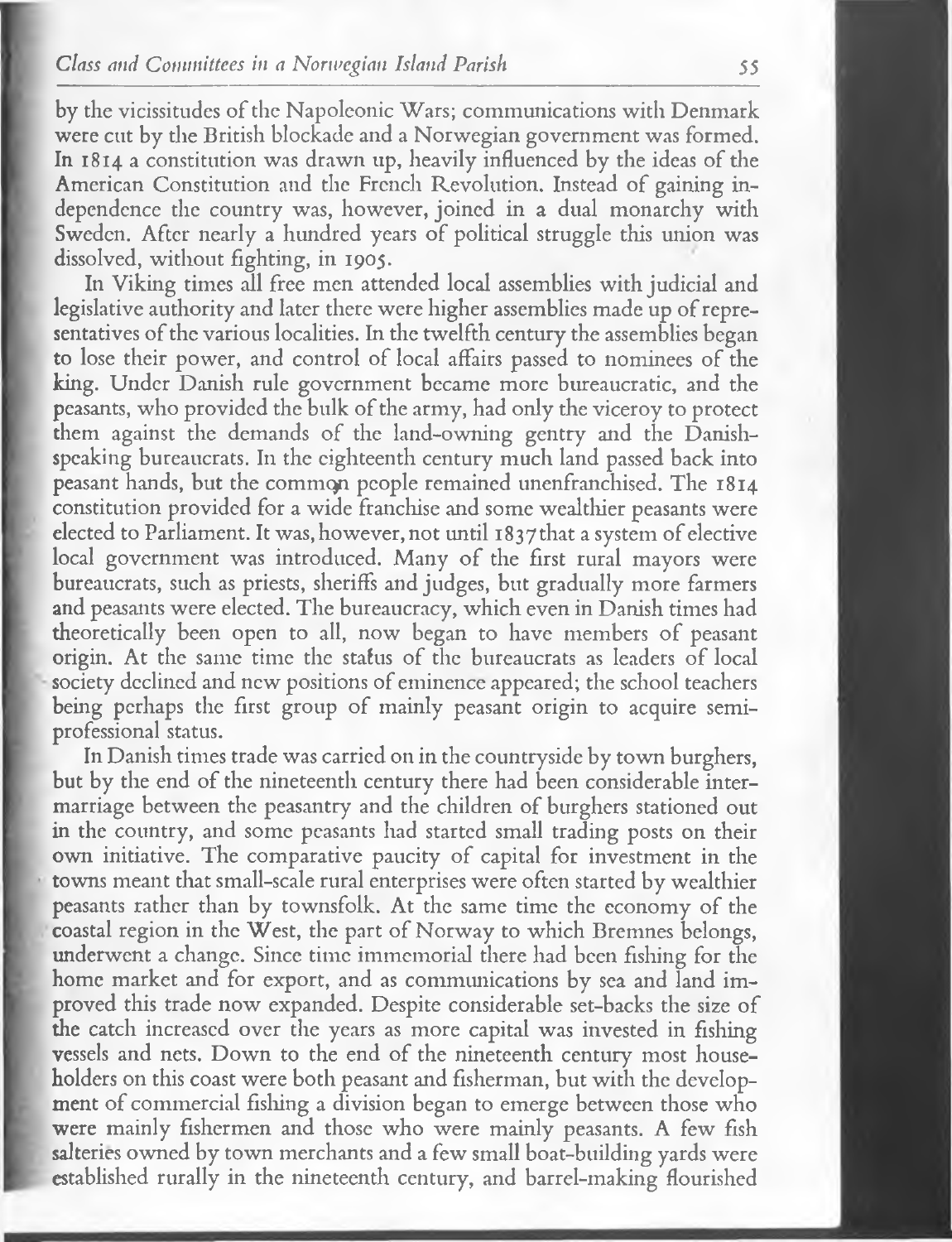as a cottage industry, yet it is only recently that large-scale rural industrial enterprises have become important in the economy of the fishing districts. There are now several canning factories scattered along the coast and, as electricity becomes more readily available, further industrial expansion is likely. Bremnes, with its marine-engine factory, is more industrialized and has been industrialized longer than many nearby parishes.

Thus a hundred and fifty years ago there were in each rural parish one or two bureaucrats living at a much higher standard than the rest of the population, speaking a different language, and moving from post to post without developing marked local affiliation. Below them in status were a few traders, usually burghers of a town; they had more local ties and were not so mobile as the bureaucrats. The rest of the population were peasants, with the freeholders occupying the highest stratum and accounting for about half of the peasantry. Next came the leaseholders, usually cultivating land owned by Danish-speaking gentry or by rich burghers. Under them came the cottars, or labour tenants, who worked so many days a year for the freeholders in return for the use of small holdings. Finally at the bottom of society were the landless labourers, the indigent, and vagrants. In this system the peasantry, although forming the great bulk of the rural population, had little say in public affairs, were undifferentiated in terms of occupation and culture, but were divided into ranks based on inherited rights in land. This system ended, and Norway became a quasi-independent State with elective local govern- $\mu$ ment largely as a result of international politics and social movements among the bureaucrats and in the towns, that is, as a result of social forces external to rural society. Nevertheless, after a generation or so, peasant leadership began to emerge, the old ranking system among peasants broke down; the status of the rural bureaucrats declined, and the rural economy became more diversified.

This sequence of events was in no sense the inevitable consequence of the ending of colonial rule, but it is clear that the break with Denmark supplied the initial impetus that started this train of events in Norway and even in Bremnes. It seems not improbable that similar events may have taken place in other former colonies. One of the major social movements of the twentieth century has been the partial breaking-up of those world-wide empires established by the Powers of Western Europe during the nineteenth century and earlier, and there are many older empires now long since fallen into decay. Yet the problem of the rural effect of political independence does not always receive the attention it merits. When a country achieves independence interest is at first naturally focused on transformations taking place at the centre and in the towns. When the colonial Power is driven out by armed insurrection or as the result of a long political battle, the struggle for liberation is at the same time the process by which a new *élite* is formed to take over from the old colonial governing class. This is presumably what happened in South America, and perhaps in Indonesia. In a large country the formation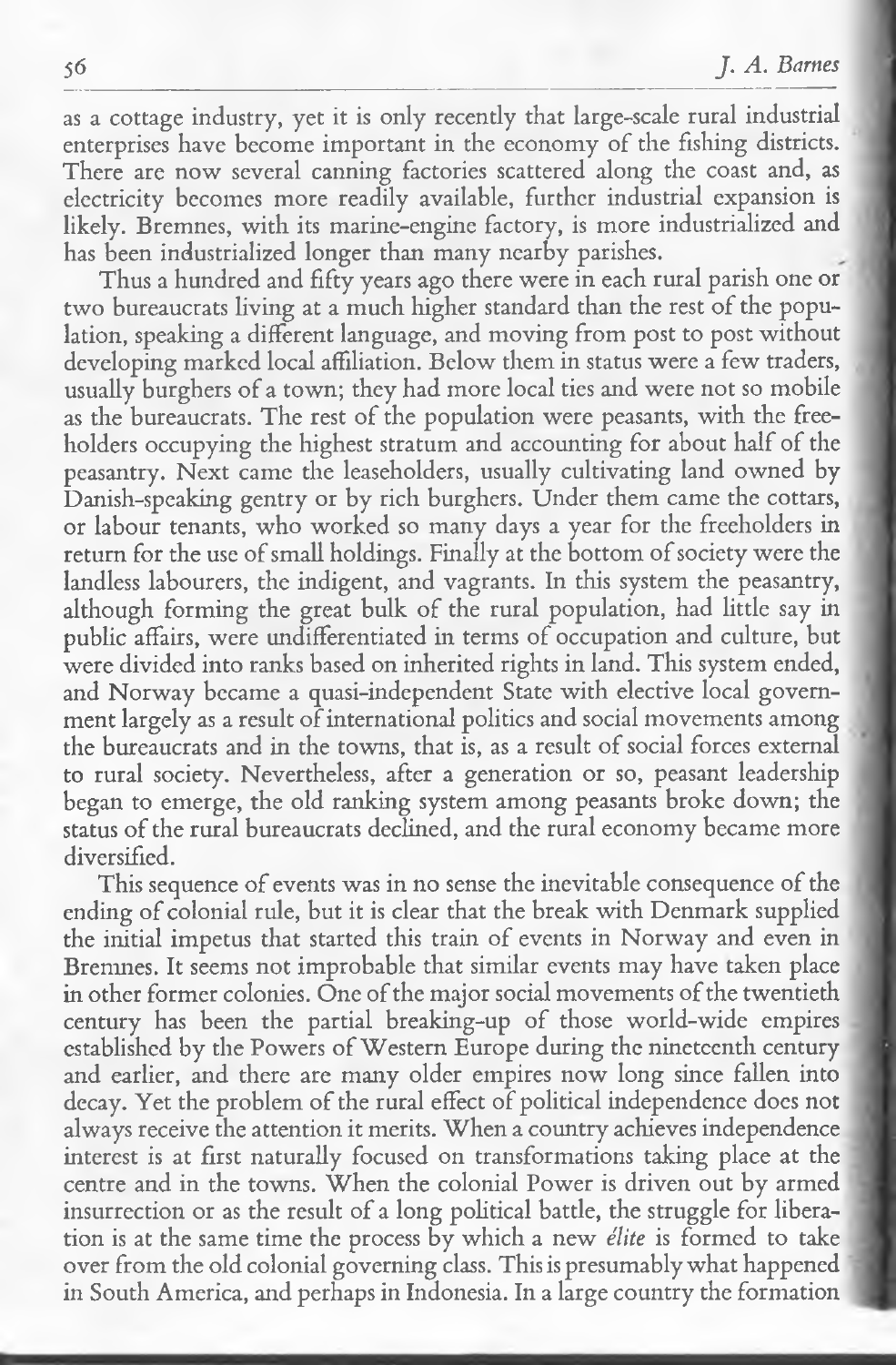of a new *élite* has greater social consequences for the towns and centres of government than it has for the countryside. In general colonial *elites* tend to concentrate in towns and military camps and are thinly spread throughout the rural areas. Hence the removal of the colonial Power may not at first have much cffcct on rural life. Liberation brings fresh faces in board-rooms and government offices, but the same people continue toiling in the fields. The ending of colonial government must of necessity bring about changes at the centre in the political structure of a new nation, but the effect rurally may be largely the replacement of, say, a White District Officer by a Black one. From the point of view of rural society the change to national political independence is then an event external to the system.

At other times the withdrawal of the colonial Power has been an event external to the social system of the colonial territory as a whole. An example of a withdrawal of this latter kind was the ending of Roman rule in Britain, when the critical conditions causing the withdrawal were to be found outside Britain. Yet, however remote from the rural areas may be the causes of colonial decline, in general the rural system will itself tend to change sooner or later. Occasionally rural change may precede political independence, as for instance in Israel, where for once we are fortunate in having more sociological information about rural conditions in transition than we have about changes at the centre. However, I think that we may say that usually the countryside lags behind the towns and the central institutions of a developing ex-colony, and changes in the<sup>†</sup> pattern of rural life and family conditions come later and slower, if they come at all.

Thus, when a country is for one reason or another left to govern itself, the effect on the rural areas may be slight, delayed, or entirely lacking. A full discussion of why Bremnes society developed in the way it did cannot be attempted here. I would merely stress that the achievement of national independence was one factor of significance in that development and that the opportunities we have of studying the consequences of similar events in other rural areas should not be overlooked.

The vacuum caused by the withdrawal of a governing *élite* may initiate one social process, as we have seen in Bremnes with the gradual emergence of part-time peasants in key positions in the structure of government and organized social life. Industrialization is a quite distinct process wliich has occurred and is still proceeding in countries with widely varying forms of political institutions, some of them colonies, some former colonies, and others that have not experienced colonial status for many centuries. The evidence suggests that in all of these, whatever social system they have had in the past, some form of class society develops as industrialization proceeds; or, as I would rather say, that the emergent societies can at least be described partly in the imprecise vocabulary of social class. The process of industrialization has also begun in Bremnes, and is perhaps largely responsible for such gropings towards a class system as we have noted. Comparative evidence from other